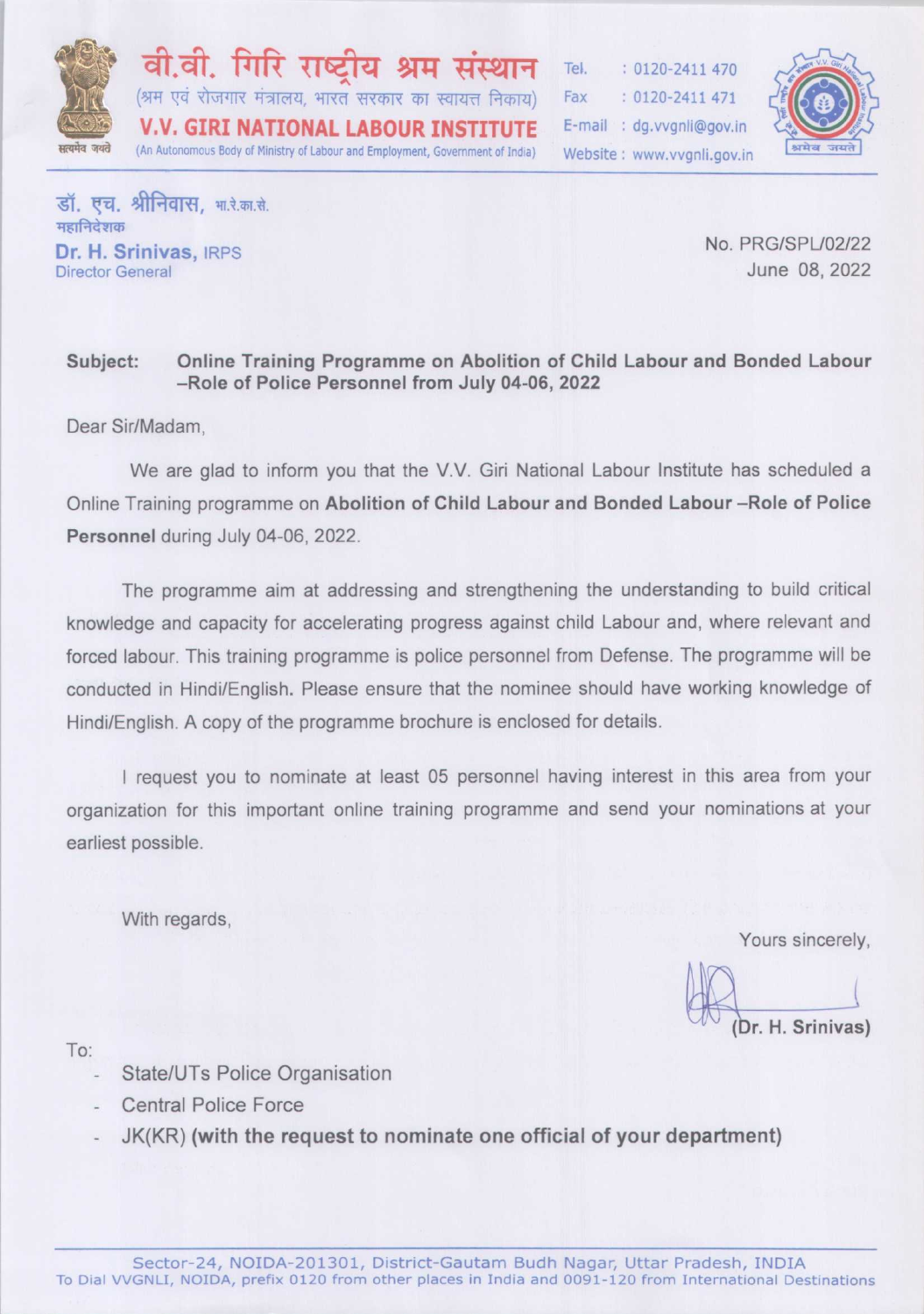

वी.वी. गिरि राष्टीय श्रम संस्थान (श्रम एवं रोजगार मंत्रालय, भारत सरकार का स्वायत्त निकाय) **V.V. GIRI NATIONAL LABOUR INSTITUTE** (An Autonomous Body of Ministry of Labour and Employment, Government of India)

: 0120-2411 470 Tel.  $: 0120 - 2411471$ Fax E-mail : dg.vvgnli@gov.in Website: www.vvgnli.gov.in



डॉ. एच. श्रीनिवास. भा.रे.का.से. महानिदेशक Dr. H. Srinivas, IRPS **Director General** 

पीआरजी/एसपीएल/1/22 जन 08, 2022

विषय: बाल श्रम और बंधुआ मजदूरी के उन्मूलन पर पुलिस कर्मियों की भूमिका पर जुलाई 04-06, 2022 के दौरान ऑनलाइन प्रशिक्षण कार्यक्रम

महोदय / महोदया,

सहर्ष सूचित किया जाता है कि वी वी गिरि राष्ट्रीय श्रम संस्थान जुलाई 04-06, 2022 के दौरान बाल श्रम और बंधुआ मजदूरी के उन्मूलन पर पुलिस कर्मियों की भूमिका विषय पर एक ऑनलाइन प्रशिक्षण कार्यक्रम का आयोजन कर रहा है।

कार्यक्रम का उददेश्य बाल श्रम और जहां प्रासंगिक और मजबूर श्रम के खिलाफ प्रगति में तेजी लाने के लिए महत्वपूर्ण ज्ञान और क्षमता का निर्माण करने के लिए समझ को संबोधित करना और मजबूत करना है। यह प्रशिक्षण कार्यक्रम रक्षा से पुलिस कर्मियों का है। कार्यक्रम हिंदी/अंग्रेजी में आयोजित किया जाएगा। कृपया सुनिश्चित करें कि नामांकित व्यक्ति को हिंदी/अंग्रेजी का कार्यसाधक ज्ञान होना चाहिए। विवरण के लिए कार्यक्रम विवरणिका की एक प्रति संलग्न है।

मेरा आपसे अनुरोध है कि इस महत्वपूर्ण ऑनलाइन प्रशिक्षण कार्यक्रम के लिए अपने संगठन से इस क्षेत्र में रुचि रखने वाले कम से कम 05 कर्मियों को नामित करें और जल्द से जल्द अपना नामांकन भेजें।

सादर.

भवदीय,

THE entropolet

(डॉ. एच. श्रीनिवास)

सेवा में.

- राज्य/संघ राज्य क्षेत्र पुलिस संगठन
- केंद्रीय पलिस बल
- संयुक्त सचिव (केआर) (आपके विभाग के एक अधिकारी को नामित करने के अनुरोध के साथ)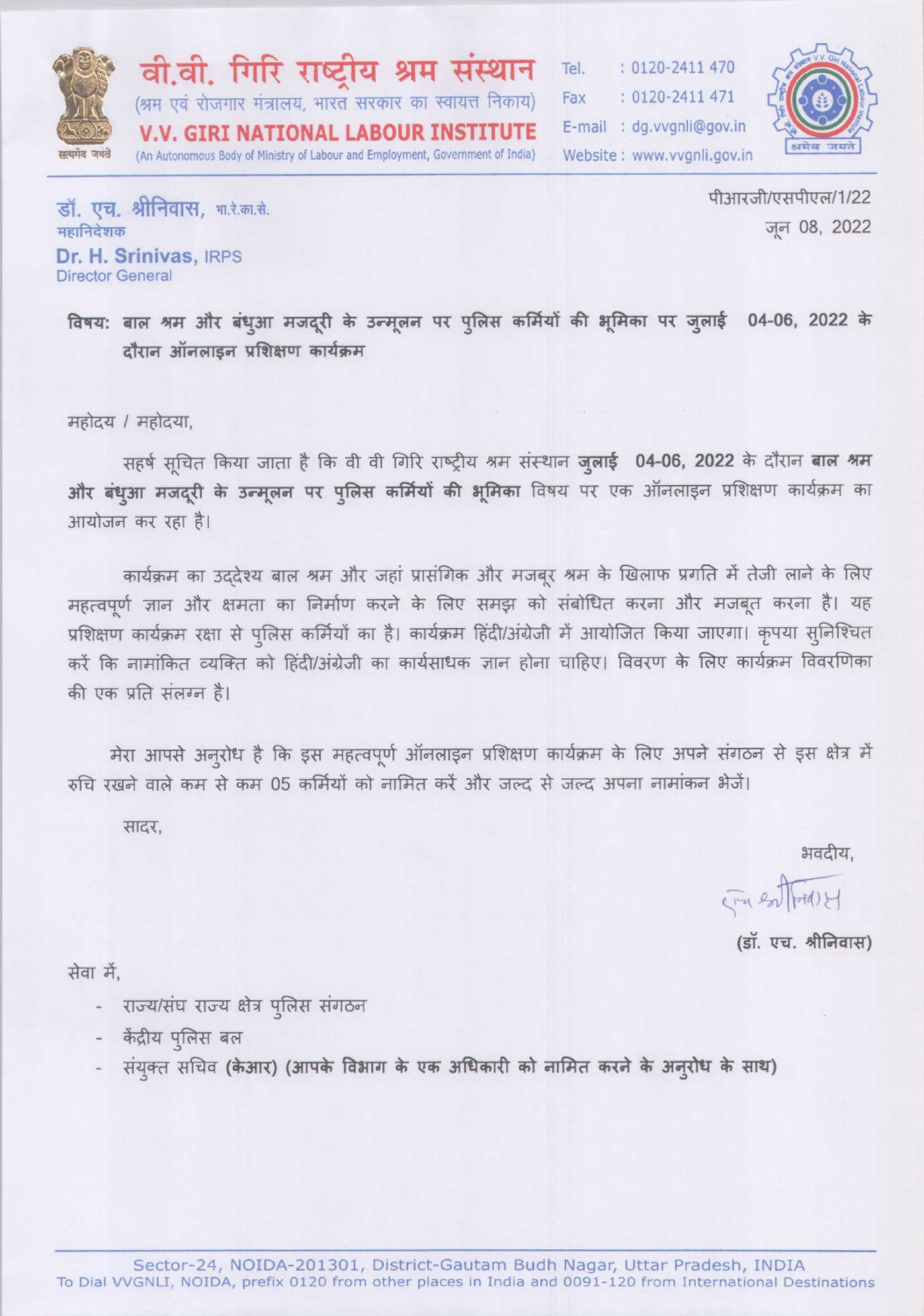## **Online Training Programme**

### **on**

# **Abolition of Child Labour and Bonded-Role of Police Personnel**

**July 04-06, 2022** 



**V.V.Giri National Labour Institute**

**Sector – 24**

**Gautam Budh Nagar**

**NOIDA-201301, Uttar Pradesh**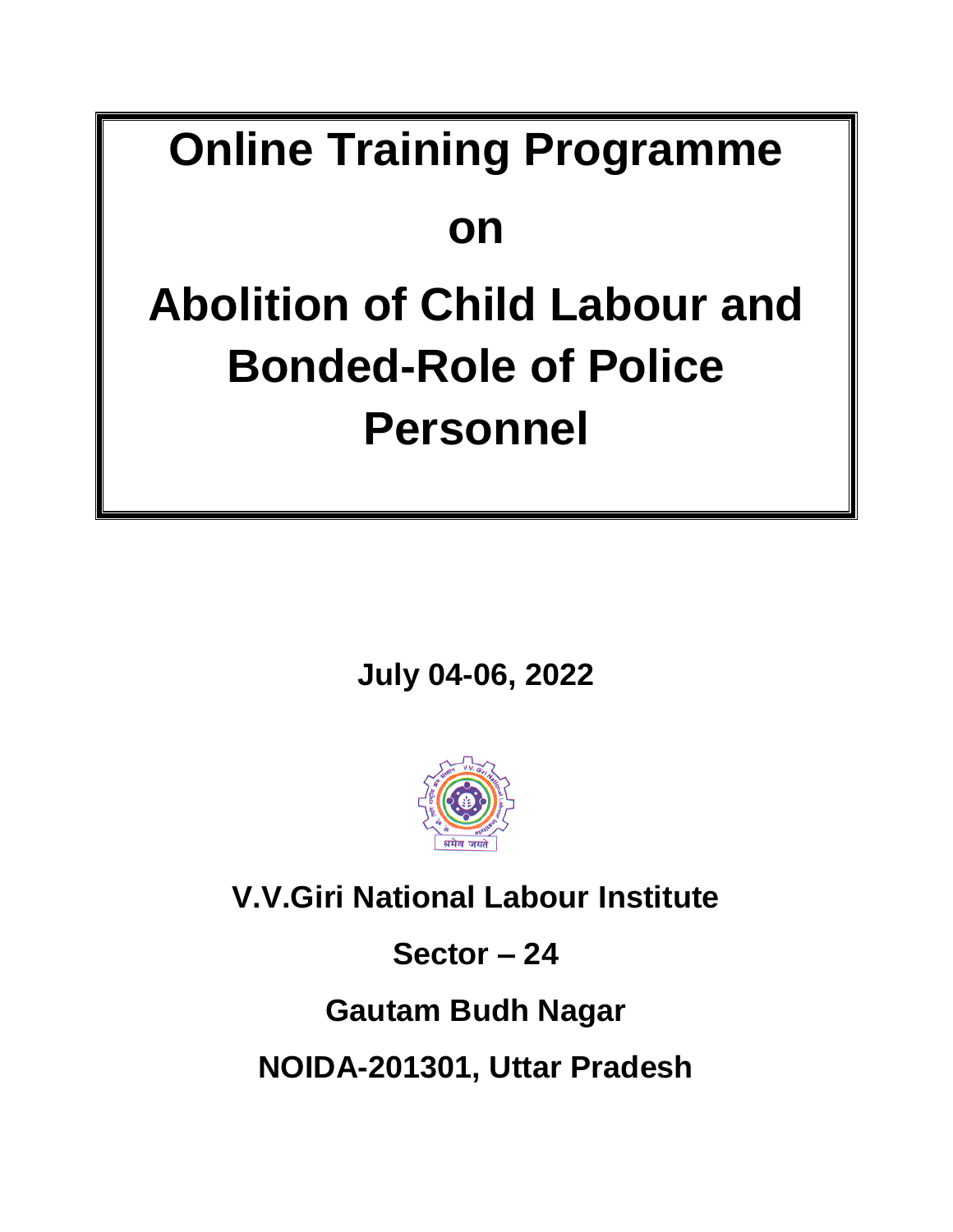The programme aim at addressing and strengthening the understanding to build critical knowledge and capacity for accelerating progress against child Labor and, where relevant and forced labour.

#### **OBJECTIVES**

- To identify and address legal and regulatory gaps in the areas of child labour and force labour;
- To address the issue of sensitiveness and inclusiveness with holistic perspective;
- To enhance the capacity of the participants so that they could facilitate positive environment;
- To strengthen positive leadership in the world of work for enhancing a culture of compliance;
- To develop stratagem for managing stress via teamwork for effective monitoring and enforcement mechanism;
- Establishment and /or strengthening of centralized and local databases and other mechanisms of filling complaints.

### **COURSE PROFILE**

Inclusiveness/sensitiveness; positive environment ;positive leadership, effective monitoring and enforcement mechanisms etc.

### **TRAINING DELIVERY AND METHODOLOGY**

- This training will be delivered in an online mode. The training will primarily make use of lectures, case studies and experience sharing. It will also include group discussions and thus be participative in nature.
- Each session will be based on a structured Power Point presentation followed by Q/A session
- Relevant reading materials will also be provided as a part of the programme in soft copies.
- Participants should have access to internet and computer with audio-visual facilities

#### **AIM**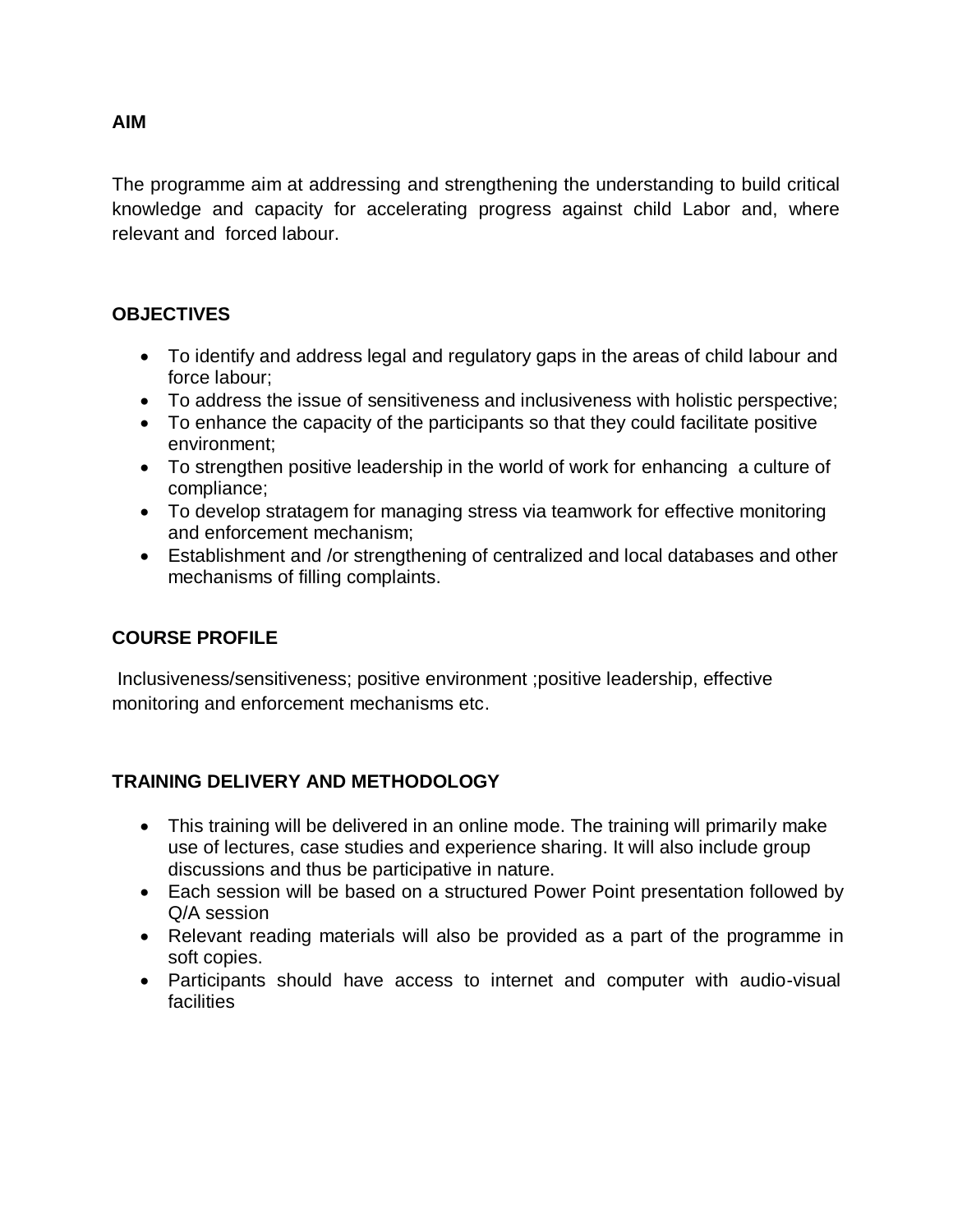#### **PARTICIPATION**

Police Personnel from Defense

#### **DATE**

- This programme is scheduled for July 04-06, 2022
- Online lectures and discussions will be held from 10.30 to 04.30 hrs

#### **NOMINATION AND ENROLMENT**

The nominations of those interested in participating in this training, can be sent either through organisations or individually.

 Please fill in the linked registration form and submit it. Without registration form, nomination will not be considered.

[https://docs.google.com/forms/d/e/1FAIpQLSd\\_AWGOgfljHgGumxOoQ](https://docs.google.com/forms/d/e/1FAIpQLSd_AWGOgfljHgGumxOoQ-zT9KYPkXOHOAVxPxsHpqM-aM-j8Q/viewform?usp=sf_link)[zT9KYPkXOHOAVxPxsHpqM-aM-j8Q/viewform?usp=sf\\_link](https://docs.google.com/forms/d/e/1FAIpQLSd_AWGOgfljHgGumxOoQ-zT9KYPkXOHOAVxPxsHpqM-aM-j8Q/viewform?usp=sf_link)

- The nominations received will be scrutinised by the VVGNLI and those selected will be intimated individually via email. They will also be informed the log in details to access the online programme and related training resources.
- Those who will attend the programme on all days and successfully complete the programme will be provided a certificate by the VVGNLI.

#### **COURSE DIRECTOR**

Dr. Shashi Bala

[sbalatraining@gmail.com](mailto:sbalatraining@gmail.com)